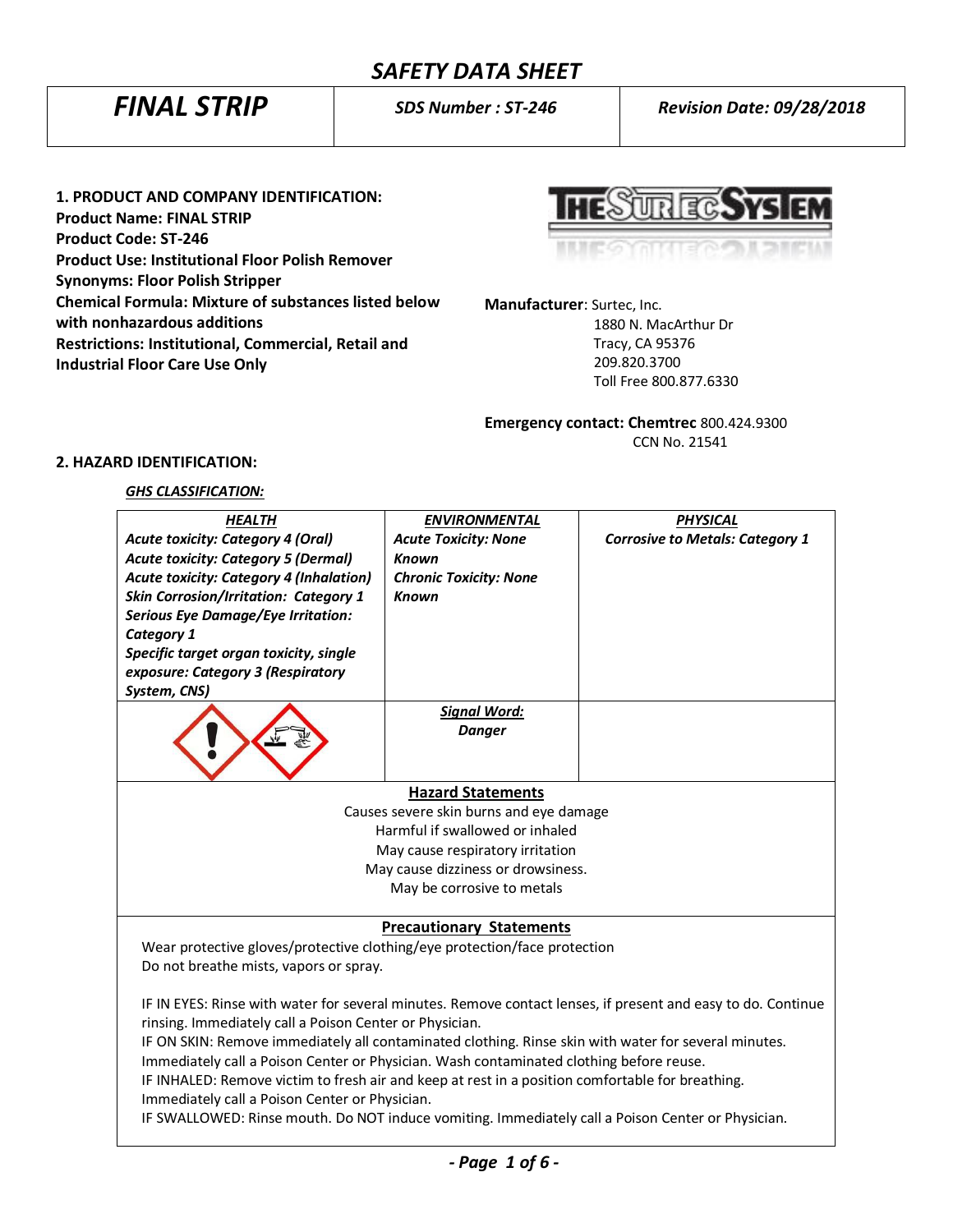| <b>FINAL STRIP</b> | <b>SDS Number: ST-246</b> | <b>Revision Date: 09/28/2018</b> |  |
|--------------------|---------------------------|----------------------------------|--|
|                    |                           |                                  |  |

| Store in a closed, original container in a well ventilated area.   |  |
|--------------------------------------------------------------------|--|
| Dispose of contents/container in accordance with local regulation. |  |

### **3. COMPOSITION/INFORMATION ON INGREDIENTS:**

| <b>INGREDIENT</b>                                                 | CAS NO.        | <b>PERCENT</b> | <b>HAZARDOUS</b> |
|-------------------------------------------------------------------|----------------|----------------|------------------|
| BENZYL ALCOHOL                                                    | $100 - 51 - 6$ | $30 - 40%$     | <b>YES</b>       |
| 2-AMINOETHANOL                                                    | 141-43-5       | $15 - 20%$     | YES              |
| DIETHYLENE GLYCOL MONOBUTYL ETHER                                 | $112 - 34 - 5$ | $10 - 15%$     | YES              |
| POTASSIUM HYDROXIDE                                               | 1310-58-3      | $3 - 5%$       | <b>YES</b>       |
| Exact Percentages are being withheld as trade secret information. |                |                |                  |

## **4. FIRST-AID MEASURES:**

*Eye Contact:* Rinse with water for 15 minutes. Remove contact lenses, if present and easy to do. Continue rinsing. Immediately call a Poison Center or Physician.

*Skin Contact:* Remove immediately all contaminated clothing. Rinse skin with water for several minutes. Immediately call a Poison Center or Physician. Wash contaminated clothing before reuse.

 *Inhalation:* Remove victim to fresh air and keep at rest in a position comfortable for breathing. Immediately call a Poison Center or Physician.

*Ingestion:* Rinse mouth. Do NOT induce vomiting. Immediately call a Poison Center or Physician.

Store in a closed, original container in a well ventilated area.

### **5. FIRE-FIGHTING MEASURES:**

*Fire Extinguishing media:* Use dry chemical, carbon dioxide or water spray. For larger fires use regular foam, dry chemical, carbon dioxide or water spray. Move containers away from fire area if it can be done without risk. From a safe distance and keeping upwind, apply flooding amounts of water to sides of container exposed to fire for cooling purposes until well after the fire is extinguished. Stay away from tanks engulfed in flames. (Emergency Response Guidebook Guide #154) *Hazards during fire-fighting:*

Containers may rupture when exposed to extreme heat.

#### *Protective equipment for fire-fighting:*

Wear NFPA-approved self-contained breathing apparatus, helmet, hood, boots and gloves.

### **6. ACCIDENTAL RELEASE MEASURES:**

#### *Personal precautions:*

Use recommended personal protective clothing and equipment. To prevent slipping, do not walk through spilled material.

#### *Environmental precautions:*

Follow all Federal, State and Local regulations when storing and disposing of substances. Do not allow material to run off work area. Material should be absorbed, collected and disposed of in accordance with regulations. Keep product from entering storm drains. Consult local and federal guidelines for proper disposal of these materials. *Cleanup:*

*- For small amounts of released material:* Mop or vacuum up then transfer to suitable container for disposal. - *For large amounts of released material:* Dike around spilled material to contain. Spilled material may be mopped or vacuumed up, then transferred to plastic containers for disposal.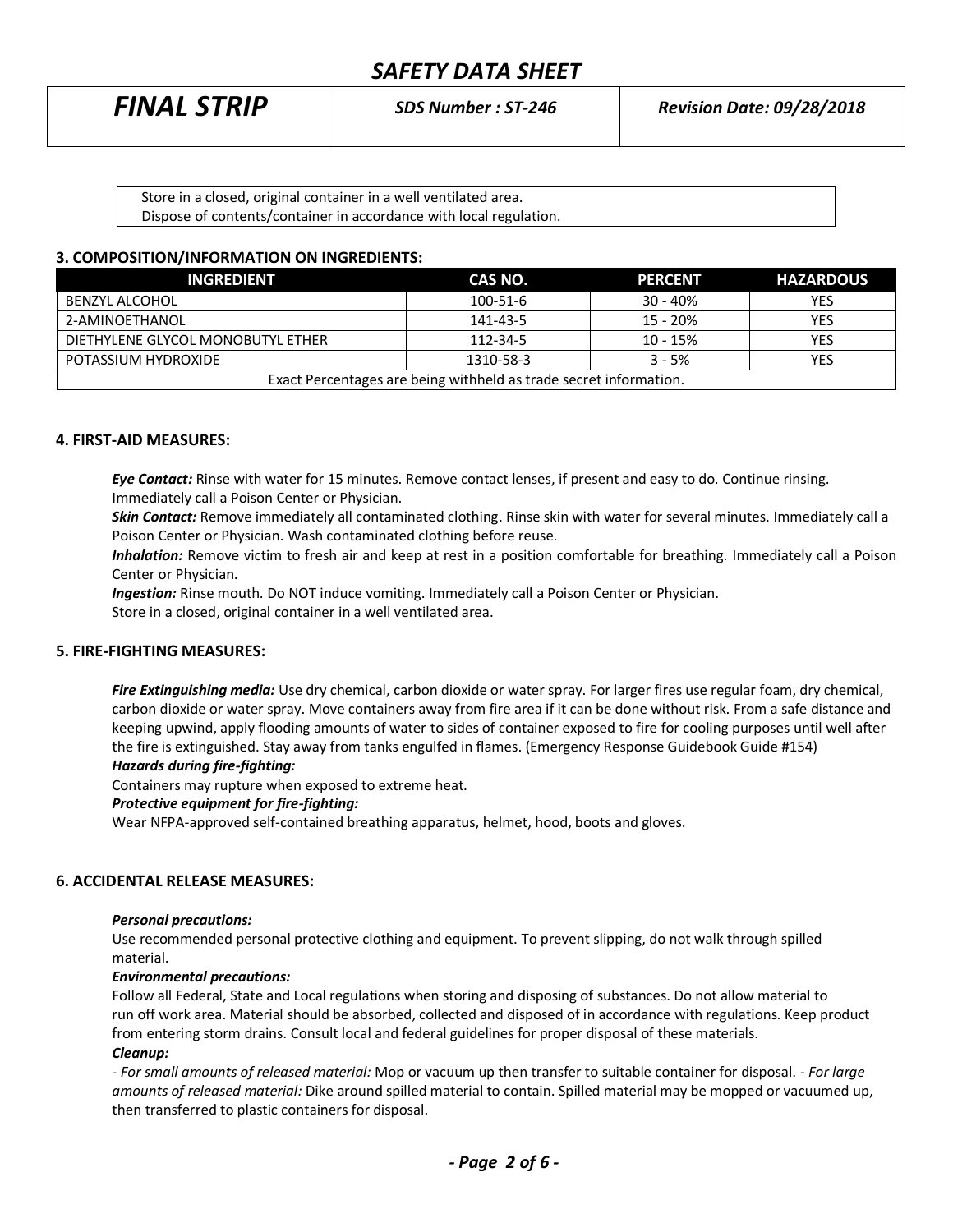### **7. HANDLING and STORAGE:**

# *Handling:*

**General advice -** No specific measures are necessary provided product and recommended protective clothing/equipment are used correctly. Do not mix with other chemicals. This is a commercial product, not intended for home use. Keep out of reach of children.

### *Storage:*

**General advice -** Protect against physical damage. Store in tightly closed containers in a cool, well ventilated area. Do not allow product to freeze.

#### *Shelf Life:*

12 months minimum

### **8. EXPOSURE CONTROLS and PERSONAL PROTECTION:**

#### *Advice on system design:*

Provide local exhaust ventilation to control vapors/mist for published exposure limits.

### *Personal protective equipment (HMIS rating 'H'):*

Eye protection: Wear splash-proof safety goggles to prevent exposure.

Skin protection: Chemical-resistant gloves and chemical-resistant, high traction footwear. Wear appropriate protective (impervious) clothing equipment to prevent possible skin contact.

Respiratory protection: Use proper NIOSH-OSHA respirator for contamination levels found in work area or if ventilation is inadequate.

General safety and hygiene measures: Exercise stringent hygiene practices to minimize exposure.

If contact occurs, wash any body part with soap and water immediately. Wash hands after use, and before eating, drinking or smoking.

### *Other protective measures:*

Nearby running water on the job site is necessary, should an accident occur.

#### *Exposure Guidelines:*

| ACGIH TLV: | 3 ppm (141-43-5), 2 mg/m <sup>3</sup> (1310-58-3), Not Established (112-34-5), Not Established (100-51-6) |
|------------|-----------------------------------------------------------------------------------------------------------|
| STEL:      | 6 ppm (141-43-5), Not Established (112-34-5), Not Established (100-51-6)                                  |
| OSHA PEL:  | 3 ppm (141-43-5), 2 mg/m <sup>3</sup> (1310-58-3), Not Established (112-34-5), Not Established (100-51-6) |

### **9. PHYSICAL and CHEMICAL PROPERTIES:**

| Appearance:                 | Clear colorless Liquid                                           | Flash Point:                     | None                     |
|-----------------------------|------------------------------------------------------------------|----------------------------------|--------------------------|
| Odor:                       | <b>Citrus</b>                                                    | Upper/Lower Flammability Limits: | No information available |
| pH value:                   | 14.0 (Concentrate)                                               | Relative Density (water):        | 1.08                     |
|                             | $13.0 \pm 0.5$ (1:4 dilution)                                    | Auto-Ignition Temperature:       | No information available |
|                             |                                                                  | Decomposition temperature:       | No information available |
| Specific gravity:           | $1.08$ (H2O = 1)                                                 | <b>Partition Coefficient</b>     | No information available |
| Solidification temperature: | No information available                                         | Odor Threshold                   | No information available |
| Freezing/Melting point:     | 32 °F (0 °C)                                                     | Viscosity:                       | 120 cps.                 |
| Boiling point:              | 212°F (100 °C)                                                   | <b>Partition Coefficient</b>     | No information available |
| Vapor density:              | No information available                                         | Solubility in water:             | 100%                     |
| Vapor pressure:             | No information available                                         |                                  |                          |
| Evaporation Rate:           | No information available                                         |                                  |                          |
| Regulatory VOC:             | 16.3 % by weight (concentrate)                                   |                                  |                          |
|                             | 3.3 % by weight (at maximum use concentration $-1$ : 4 dilution) |                                  |                          |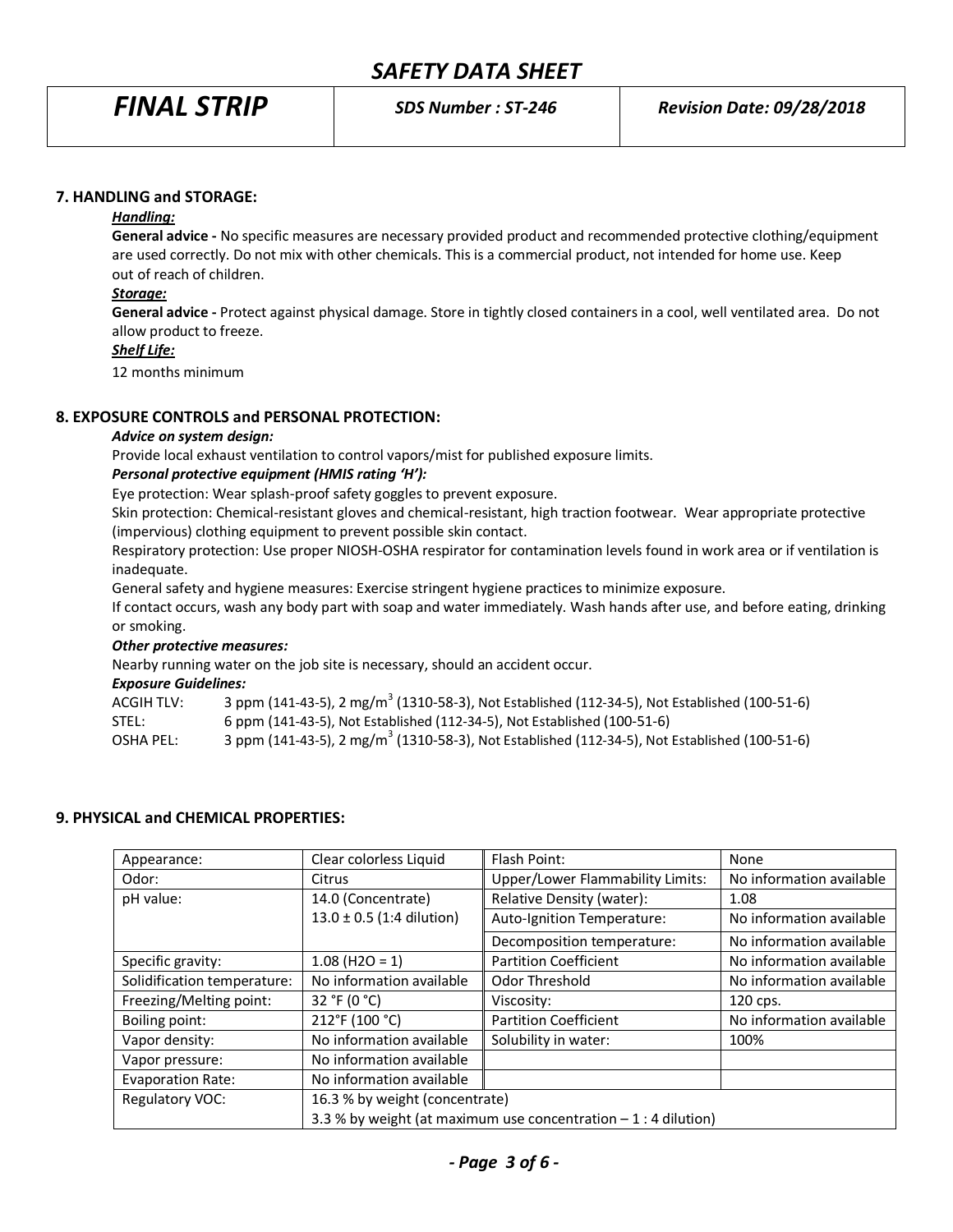### **10. STABILITY and REACTIVITY:**

*Conditions to avoid:* Excessive heat or flame. *Substances to avoid:* Strong acids, oxidizers (e.g., bleach). *Hazardous reactions:* Product is chemically stable. Reaction with strong acids may generate high heat. *Decomposition or By-products:* In fire conditions: carbon monoxide (CO), carbon dioxide (CO<sub>2</sub>) nitric oxides (NOx) and ammonia. *Corrosion to metals:* Minimize contact with aluminum, copper and copper alloys.

# **11. TOXICOLOGY INFORMATION:**

#### *Acute Toxicity (Symptoms):*

**Ingestion:** Harmful if swallowed. Burns of the mouth, throat, esophagus and stomach. Pain, nausea, vomiting and diarrhea. **Eye Contact:** Can cause serious eye damage. Severe irritation, conjunctivitis, redness. Contact may cause permanent eye damage.

**Skin Contact:** Can cause severe skin burns. Irritation, inflammation, ulceration, necrosis and possible chemical burns. **Inhalation:** Harmful if inhaled**.** May cause respiratory irritation including nasal and throat discomfort.

*Target Organ Effects - Single Exposure: (Respiratory System):* May cause respiratory irritation; *(Central Nervous System)* May cause drowsiness or dizziness.

### *Numerical Measures of Toxicity:*

Calculated Acute Toxicity Estimates (ATE) based on available information.

ATEmix (oral): 1237 mg/kg ATEmix (dermal): 2553 mg/kg ATEmix (inhalation): 18.3 mg/l

#### *Chronic Toxicity:*

 **Other information:** No components present at 0.1% or greater are considered carcinogens by ACGIH, IARC, NTP or OSHA.

### **12. ECOLOGICAL INFORMATION:**

#### *Biodegradation:*

Test method: Unspecified Analysis method: Unspecified Degree of elimination: Expected to be biodegradable.

#### *Environmental toxicity:*

Acute and prolonged toxicity to fish: Not Established Toxicity to microorganisms: Not Established Other ecotoxicological advice: Not Established

# **13. DISPOSAL CONSIDERATIONS:**

*Waste disposal of substance:* Dispose of in accordance with all Federal, State and Local regulations when storing and disposing of substances. It is the waste generator's responsibility to determine if a particular waste is hazardous under RCRA (EPA regulations for hazardous waste).

*Container disposal:* Dispose of in a licensed facility in accordance with local regulations.

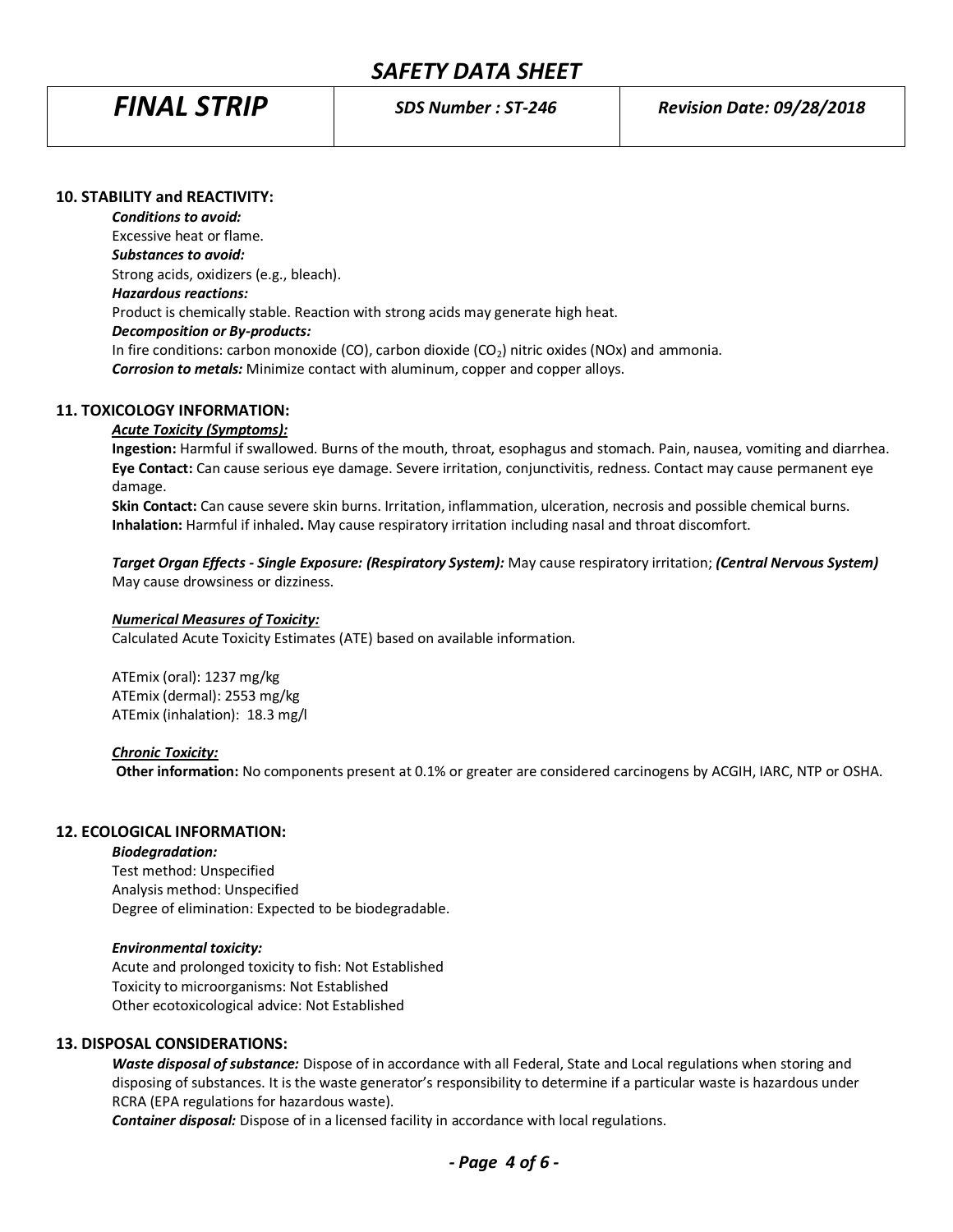| <b>RCRA:</b>                           |                                                                                                      |
|----------------------------------------|------------------------------------------------------------------------------------------------------|
| Unspecified.                           |                                                                                                      |
| <b>14. TRANSPORTATION INFORMATION:</b> |                                                                                                      |
| DOT:                                   |                                                                                                      |
| UN/ID No:                              | 1719                                                                                                 |
|                                        | Proper Shipping Name: CAUSTIC ALKALI LIQUIDS, N.O.S., (CONTAINS ETHANOLAMINE, POTASSIUM HYDROXIDE)   |
| <b>Hazard Class:</b>                   | 8                                                                                                    |
| <b>Packing Group:</b>                  | $\mathbf{H}$                                                                                         |
| <b>15. REGULATORY INFORMATION:</b>     |                                                                                                      |
| <b>Federal Regulations:</b>            |                                                                                                      |
| <b>Registration status:</b>            |                                                                                                      |
| TSCA, US:                              | All components are listed or exempt.                                                                 |
|                                        | SARA hazard category (EPCRA 311/312):<br>Acute health hazard                                         |
|                                        |                                                                                                      |
| <b>SARA TITLE III, SECTION 313:</b>    |                                                                                                      |
| CAS Number:                            | <b>Chemical Name:</b>                                                                                |
| 112-34-5                               | DIETHYLENE GLYCOL MONOBUTYL ETHER                                                                    |
| <b>State Regulations:</b>              |                                                                                                      |
|                                        | Chemicals known to the State of California to cause cancer, birth defects or other reproductive harm |
| CAS Number:                            | Chemical Name:                                                                                       |
| None                                   |                                                                                                      |
|                                        |                                                                                                      |
|                                        |                                                                                                      |

#### **16. OTHER INFORMATION:**

| <b>NFPA Rating:</b>     |                                                                                         |                    |                      |
|-------------------------|-----------------------------------------------------------------------------------------|--------------------|----------------------|
| Health: 3               | Fire: 0                                                                                 | Reactivity: 0      | Special Hazard: none |
| <b>HMIS III Rating:</b> |                                                                                         |                    |                      |
| Health: 3               | Flammability: 0                                                                         | Physical Hazard: 0 |                      |
|                         | Personal Protection: H (safety glasses with side shields and chemical-resistant gloves) |                    |                      |

*Both NFPA and HMIS III rating systems use a numbering scale that ranges from 0 to 4 to indicate the degree of hazard. A value of zero means the substance possesses no hazard while a value of four indicates high hazard.*



*Prepared by:* Surtec, Inc. 09/28/18 **Revision No.**: 01 **Contact Information:** Surtec, Inc. 209-820-3700, Toll Free 800-877-6330 (8 a.m. to 5 p.m., M-F, PST) [www.surtecsystem.com](http://www.surtecsystem.com/)

*- Page 5 of 6 -*